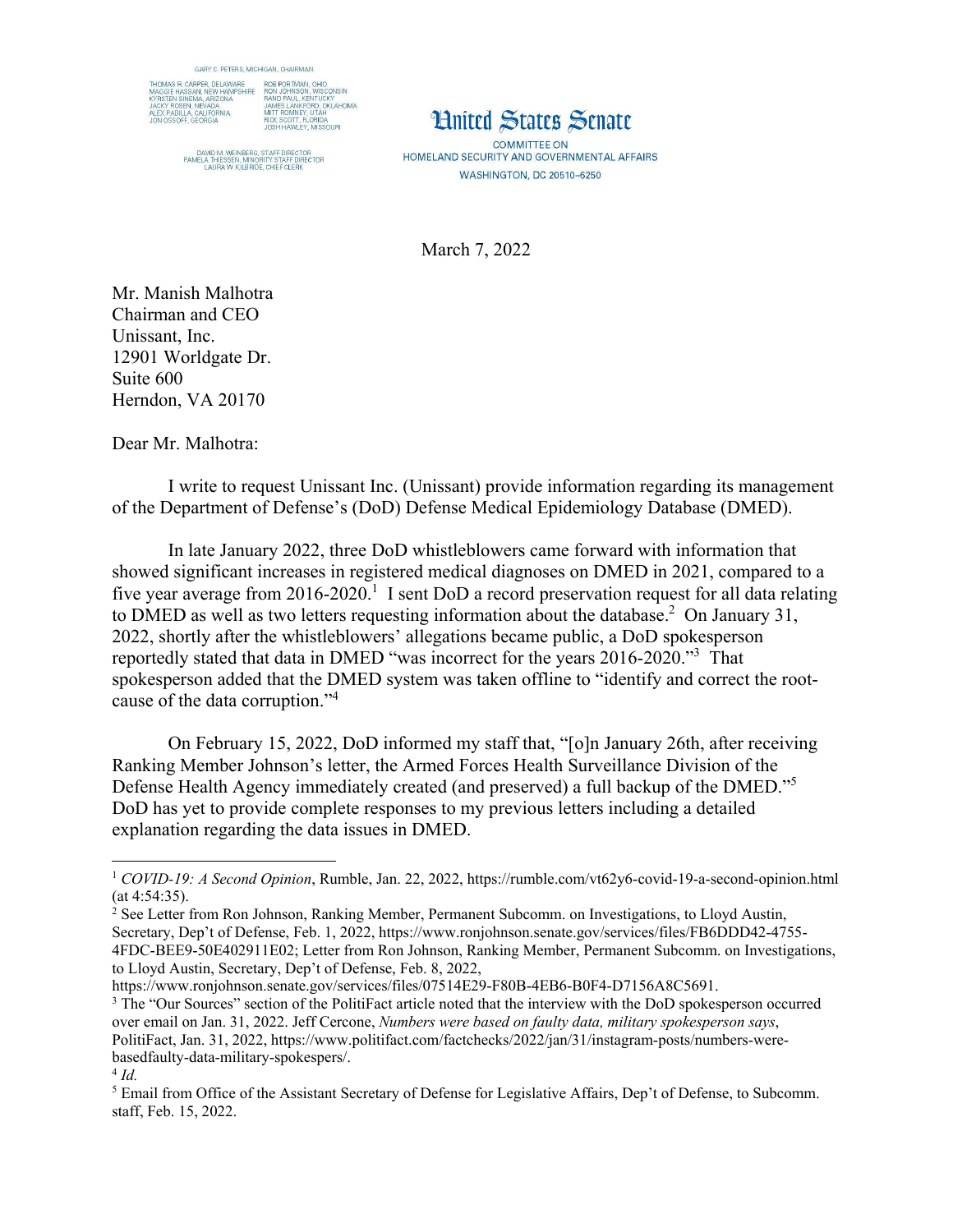Mr. Manish Malhotra Mar. 7, 2022 Page 2 of 3

Given DoD's lack of transparency, I asked my staff to contact Unissant to discuss its awareness of potential data problems in DMED. Unissant's website notes that the company has a "prime contract" to "provide [information management/information technology] support" for DMED.<sup>6</sup> Last week, after my staff emailed the company, a Unissant employee responded, "This request will need to be made to our government customer. We are not in a position nor are we willing to engage in this discussion."<sup>7</sup>

 I was disappointed to hear of Unissant's refusal to provide information informally about its management of DMED. Because of the concerns and unanswered questions relating to the potential increases of medical diagnoses in DMED, as well as the alleged data issues on the system, I hope Unissant will cooperate with this Senate examination and respond to this formal request for information:

- 1. Please explain Unissant's contractual obligations with managing data in DMED. Please provide all contracts with government entities concerning this relationship.
- 2. Is Unissant aware of data issues on DMED? If so, what are those issues, when were those issues uncovered, who uncovered those issues, and to what extent did Unissant communicate those issues to DoD?
- 3. Please list all other instances where issues were found in DMED (e.g. data corruption).
- 4. Please provide all documents and communications between Unissant and DoD referring or relating to DMED from Aug. 1, 2021 to present.

 Finally, I request Unissant preserve all records referring, relating, or reported to the Defense Medical Epidemiology Database.<sup>8</sup> Please immediately confirm to my office the completion of the records preservation and provide all other responses by March 21, 2022.

Thank you for your attention to this matter.

Sincerely,

Ron Johnson Ranking Member Permanent Subcommittee on Investigations

<sup>6</sup> Defense Health Agency (DFA) - Armed Forces Health Surveillance Branch, Unissant,

https://unissant.us/portfolio\_page/afhsb-2/, accessed Mar. 7, 2022.

<sup>&</sup>lt;sup>7</sup> Email from Unissant, Inc. employee to Permanent Subcomm. on Investigations staff, Mar. 3, 2022 (on files with staff).

<sup>&</sup>lt;sup>8</sup> "Records" include any written, recorded, or graphic material of any kind, including letters, memoranda, reports, notes, electronic data (emails, email attachments, and any other electronically-created or stored information), calendar entries, inter-office communications, meeting minutes, phone/voice mail or recordings/records of verbal communications, and drafts (whether or not they resulted in final documents).